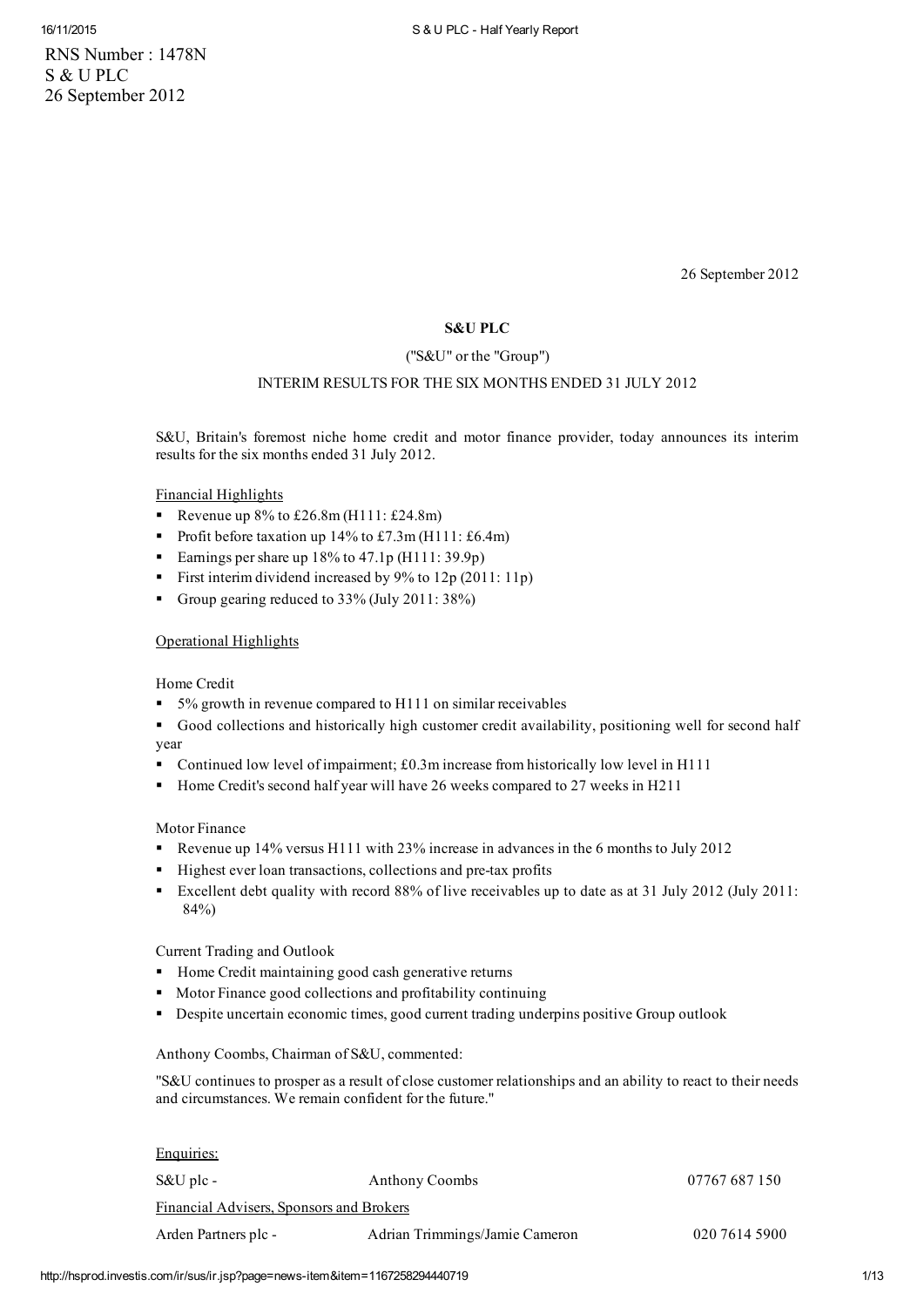Media and Investor Relations

# A presentation for analysts will be held at 9.15am for 9.30am at the offices of Smithfield, 10 Aldersgate Street, London EC1A 4HJ

### Chairman's Statement

I am pleased to report S&U's half year results which show a 14% increase in profit to £7.3m (2011: £6.4m). These have been achieved against a sombre back drop of an economy in recession, a Coalition Government seemingly in office but not in power, an increasingly inevitable restructuring of the Euro, and consumer confidence that is not exactly robust.

By contrast, S&U's progress demonstrates the value our growing number of customers place upon the consistent service and painstaking attention to detail we offer them. In uncertain times, both our Home Credit and Motor Finance businesses give our customers the reliable, responsible, convenient and flexible finance they require.

Earnings per share are 47.1p against 39.9p for the six month period last year. Group revenues are 8% higher than last year at £26.8m (2011: £24.8m); whilst the Company's financial position continues to strengthen with gearing down to 33% against 38% last year.

The main drive behind the Group's increased profitability has again been Advantage, our Motor Finance business. Profits there are up an impressive 29% on the first half last year, whilst our cash generative and longstanding home credit division has produced stable profits on higher turnover, good collections but slightly higher debt provisioning than the very low levels in the first half of last year. For the Group as a whole, collections are up 8%, receivables are up 6% and impairment charges reduced by 1%.

### Dividend

In the light of these results and current trading, the Board proposes to increase the first interim dividend from 11p per share to 12p per share. This will be paid on Friday 16 November 2012 to ordinary shareholders on the register at the 19 October 2012. We also propose to pay as we did last year two further dividend payments. These dividend payments will be paid in April and July next year.

### Operational Review

### Home Collected Consumer Finance

Loansathome4U, our Home Credit business has again delivered a commendable profit before tax of £3.6m (2011: £3.5m) in a market where both customer appetite and responsible lending have restricted receivables growth. However the period has seen further upturns in both customer numbers, up 3.5%, and book debt quality as collections increased by 7% on similar book debt.

Customer credit availability is historically high which augurs well for the traditionally busy second half; whilst benefit changes and, to a lesser extent, the availability of Debt Relief Orders and Individual Voluntary Arrangements have seen an upturn in Home Credit impairment, albeit against the historically low levels of impairment in the first half last year.

Our branch network continues to grow to a current 33 throughout the UK, as do our representative numbers at well over 500. This enables us to make our service more local to our customers, improving accountability and thereby strengthening the quality of the service we offer. This service is constantly developing as we introduce new methods of customer communication, new products and additional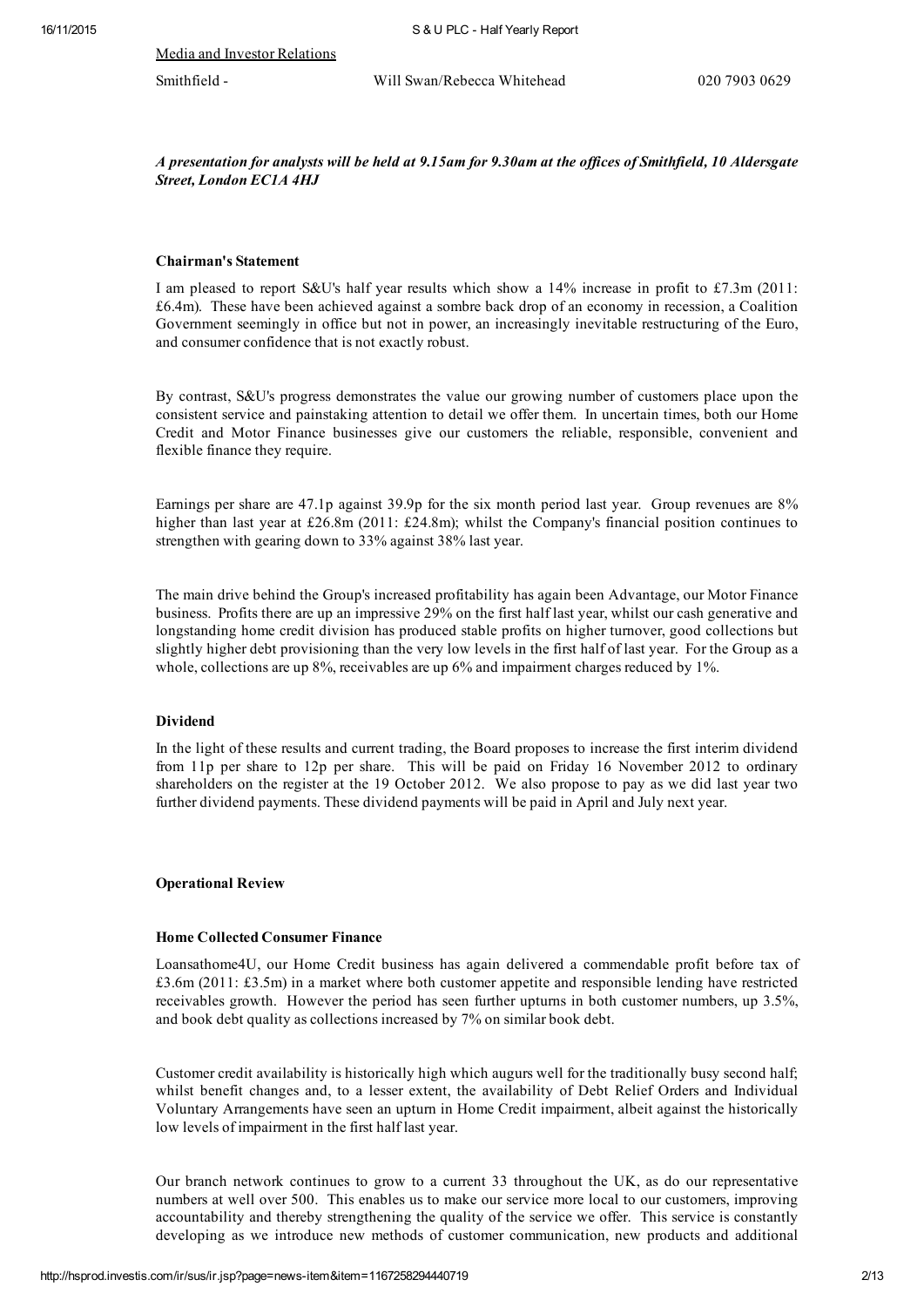methods of payment. Nevertheless it retains the vital and close customer relationships upon which our Home Credit business has been built.

## Motor Finance

Advantage Finance, our industry leading Motor Finance lender, goes from strength to strength. Profit before tax for the half year is £3.8m (2011: £2.9m) a 29% increase. Customers now number nearly 14,000, an eighth higher than last year, and cover a widening spectrum of the nonstandard market.

The result has been that on every measure, transaction numbers, debt quality, collections, impairment and cash flow, Advantage has beaten both budget and, of course, last year's results. Crucially for an expanding finance business, both margins and debt quality have risen, as collections have grown at 11% over the same period last year.

Consistent with Advantage Finance's record and growing reputation, it continues to refine and develop its products, its state of the art underwriting, and to strengthen and expand its introducer links which have made it the industry leader.

As usual, further progress has been made in the winding down of Communitas, our second charge mortgage business, where net loan book receivables now stand at just £387,000 (2011: £581,000). However, this half year I am also able to report a small profit of £3,000 against a £26,000 loss last half year.

#### Funding

The strength of our collections in all businesses has meant that despite a budgeted £1.6m additional investment in Advantage, our overall borrowings remain £1m less than last year at £18.7m (2011: £19.7m). Compared to the year-end, Group gearing has reduced from  $34\%$  to  $33\%$ , and existing bank facilities provide headroom for both organic growth and for sensibly priced acquisitions in the year ahead.

### Employees

Apart from our customers, the most important people in our business are those representatives and administrators who regularly serve them, together with an excellent management team who lead them. Whilst an increasing number of Managers are being included in performance related share participation schemes, we have felt it appropriate to recognise, in particular, the splendid contribution to S&U's recent success of Guy Thompson, Managing and Founding Director of Advantage Finance. We are therefore making appropriate enhanced contributions to his pension scheme and intend to grant Guy additional share options during 2012 and 2013, the vesting of which will be dependent upon continuing growth at Advantage over the next five years.

# Current Trading and Outlook

Whilst no business can be entirely insulated from the country's economic tribulations, S&U continues to prosper as a result of close customer relationships and an ability to react to their needs and circumstances. We constantly work on ways to further improve this. That is why, UK PLC's troubles notwithstanding, we remain confident for the future.

Anthony Coombs Chairman 25 September 2012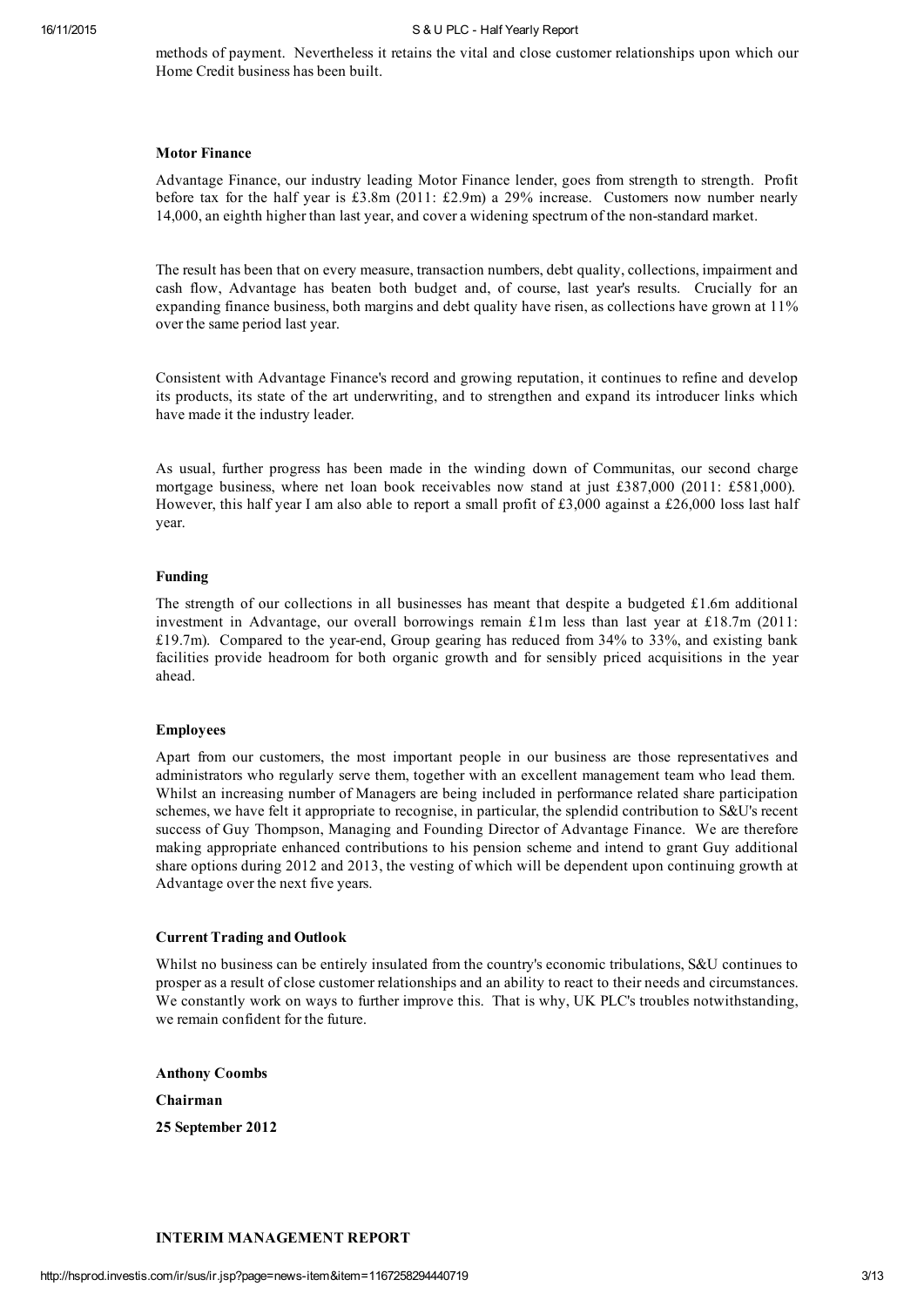This interim management report has been prepared for the Group as a whole and therefore gives greater emphasis to those matters which are significant to S&U plc and its subsidiaries when viewed as a whole.

# **ACTIVITIES**

The principal activity of the S&U plc Group (the "Group") continues to be that of consumer credit and motor finance throughout England, Wales and Scotland. The principal activity of S&U plc Company (the "Company") continues to be that of consumer credit.

## BUSINESS REVIEW, RESULTS AND DIVIDENDS

A review of developments during the six months together with key performance indicators and future prospects is given in the Chairman's Statement. Our strategy continues to be to develop and increase mutually beneficial customer relationships in the niche consumer and motor finance markets. At the end of July, our net receivables have increased by 6% year on year and customer numbers are 4% up, reflecting controlled customer recruitment activity.

There are no significant post balance sheet events to report. The second half of our financial year typically sees an increase in our loan advances due to seasonal Christmas lending, most of the revenue from which is earned in the first half of the next financial year. The second half of our financial year in 2011/12 had an extra week in our Home Credit business. Therefore we will have a normal 52 week financial year in 2012/13 versus a 53 week financial year in 2011/12 this applies to Home Credit only. Trade creditor days for the Group for the six months ended 31 July 2012 were 47 days (for the period ended 31 July 2011: 52 days and for the year ended 31 January 2012: 44 days).

The Group's profit on ordinary activities after taxation was £5,536,000 (2011: £4,681,000). Dividends of £3,531,000 (2011: £3,058,000) were paid during the period.

The Directors recommend an interim dividend of 12.0p pershare (2011: 11.0p).

## RELATED PARTY TRANSACTIONS

Related party transactions are disclosed in note 10 of these financial statements.

### SHARE OPTION SCHEMES

In May 2012, under the S&U Plc 2010 Long-Term Incentive Plan ("LTIP"), options for 27,000 shares were awarded to certain key executives and will first be capable of vesting in May 2015 provided they meet performance targets and remain with the Group. Exceptional awards for a further 10,000 options were awarded to certain key executives and will first be capable of vesting in May 2015 provided they remain with the Group. No options were exercised. Options for 184,000 shares are now held under this plan as at 31 July 2012 (31 July 2011: 120,500 options).

In June 2012, under the S&U Plc 2008 Discretionary Share Option Plan ("DSOP"), options for 8,125 shares were awarded to certain key executives and will first be capable of vesting in June 2015 provided they meet performance targets and remain with the Group. During the six months a total of 4,500 DSOP options were exercised resulting in 12,822 options still held under this plan as at 31 July 2012.

In the six months to 31 July 2012 the charge for these future share based payments was £120,000 (2011: £81,000).

## CHANGES IN ACCOUNTING POLICIES

There have been no changes in accounting policies in either the current or previous financial periods shown.

## STATEMENT OF GOING CONCERN

After making enquiries and considering the principal risks and uncertainties set out below, the Directors have a reasonable expectation that the Group has adequate resources to continue in operational existence for the foreseeable future. Accordingly, they continue to adopt the going concern basis in preparing these financial statements.

# PRINCIPAL RISKS AND UNCERTAINTIES

The Group is involved in the provision of consumer credit and a key risk for the Group is the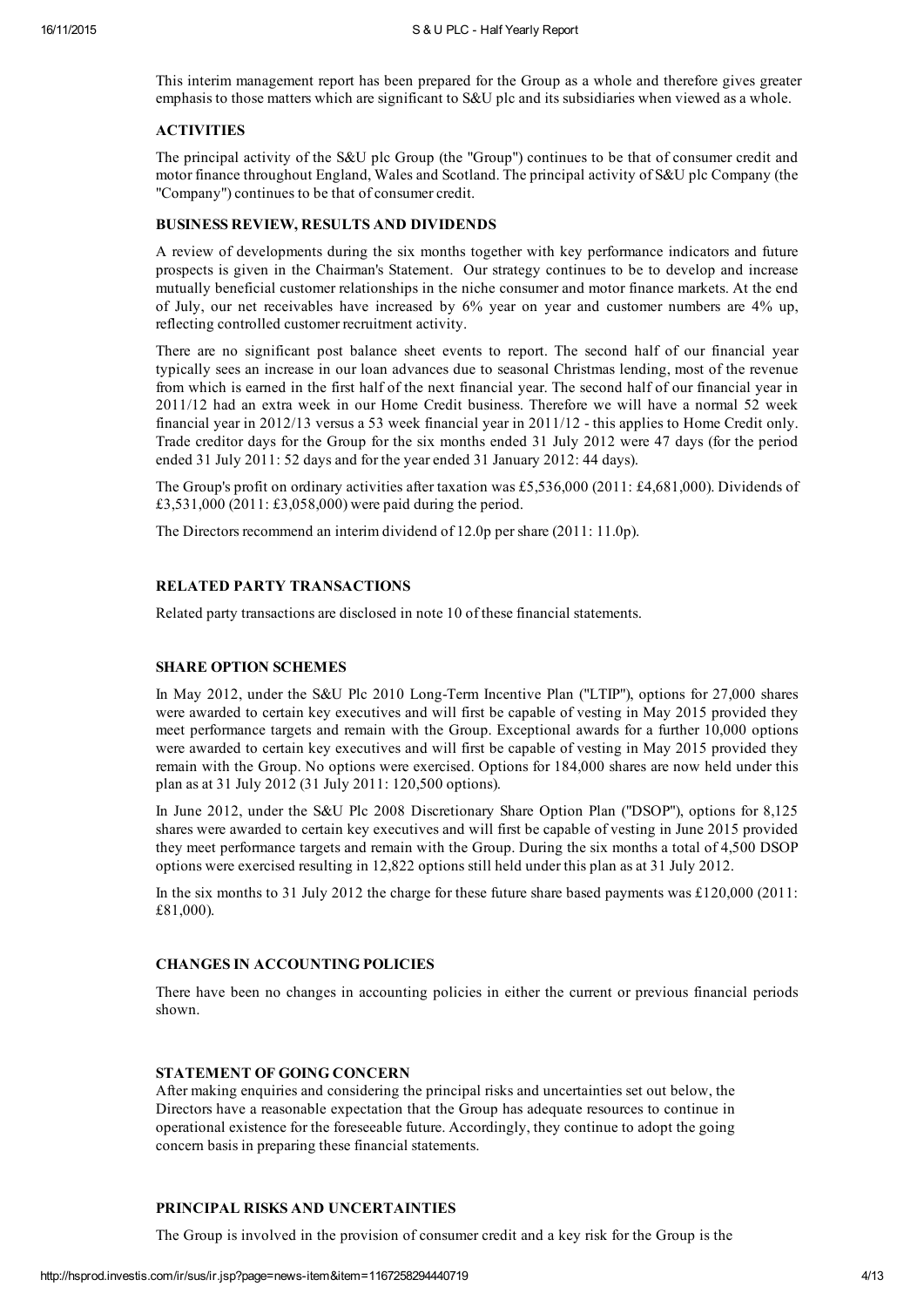credit risk inherent in amounts receivable from customers which is principally controlled through our credit control policies supported by ongoing reviews for impairment. The Group is also subject to legislative and regulatory change within the consumer credit sector and this is managed through internal compliance procedures and close involvement with trade organisations such as the Consumer Credit Association and the Finance and Leasing Association. The Group's activities expose it to the financial risks of changes in interest rates and where appropriate the Group uses interest rate derivative contracts to hedge these exposures in bank borrowings.

Anthony Coombs

Chairman

25 September 2012

### RESPONSIBILITY STATEMENT

We confirm that to the best of our knowledge:

- a) the set of financial statements has been prepared in accordance with IAS 34;
- b) the interim management report includes a fair review of the information required by DTR 4.2.7R (indication of important events during the first six months and description of principal risks and uncertainties for the remaining six months of the year); and
- c) the interim management report includes a fair review of the information required by DTR 4.2.8R (disclosure of related party transactions and changes therein).

By order of the Board

Chris Redford Secretary

25 September 2012

## INDEPENDENT REVIEW REPORT TO S & U PLC

We have been engaged by the Company to review the condensed set of financial statements in the halfyearly financial report for the six months ended 31 July 2012 which comprises the consolidated income statement, the consolidated statement of comprehensive income, the consolidated balance sheet, the consolidated statement of changes in equity, the consolidated cash flow statement and related notes 1 to 11. We have read the other information contained in the half-yearly financial report and considered whether it contains any apparent misstatements or material inconsistencies with the information in the condensed set of financial statements.

This report is made solely to the Company in accordance with International Standard on Review Engagements (UK and Ireland) 2410 "Review of Interim Financial Information Performed by the Independent Auditor of the Entity" issued by the Auditing Practices Board. Our work has been undertaken so that we might state to the Company those matters we are required to state to it in an independent review report and for no other purpose. To the fullest extent permitted by law, we do not accept or assume responsibility to anyone other than the company, for our review work, for this report, or for the conclusions we have formed.

#### Directors' responsibilities

The half-yearly financial report is the responsibility of, and has been approved by, the directors. The directors are responsible for preparing the half-yearly financial report in accordance with the Disclosure and Transparency Rules of the United Kingdom's Financial Services Authority.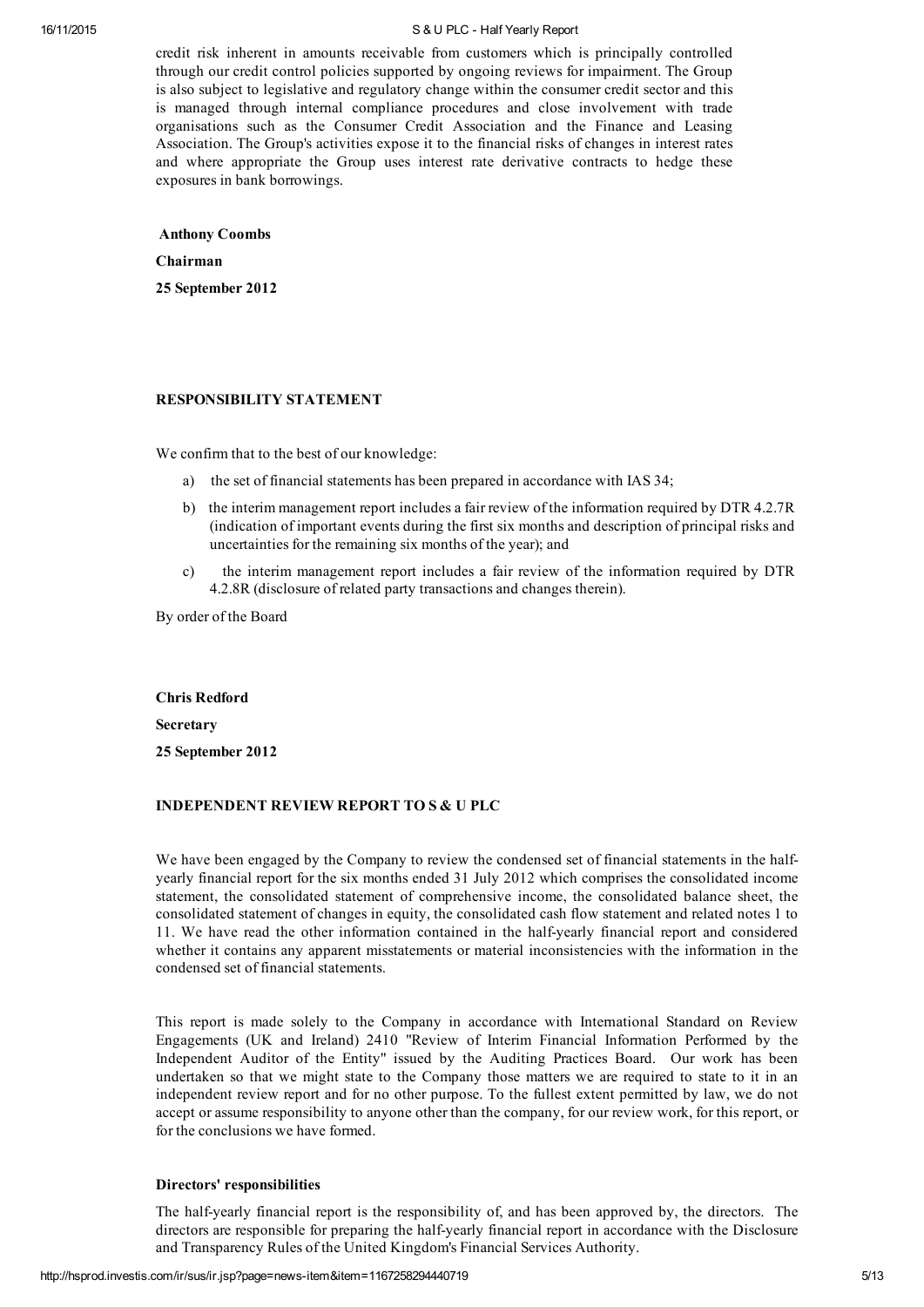As disclosed in note 1, the annual financial statements of the group are prepared in accordance with IFRSs as adopted by the European Union. The condensed set of financial statements included in this half-yearly financial report has been prepared in accordance with International Accounting Standard 34, "Interim Financial Reporting," as adopted by the European Union.

### Our responsibility

Our responsibility is to express to the Company a conclusion on the condensed set of financial statements in the half-yearly financial report based on our review.

### Scope of review

We conducted our review in accordance with International Standard on Review Engagements (UK and Ireland) 2410 "Review of Interim Financial Information Performed by the Independent Auditor of the Entity" issued by the Auditing Practices Board for use in the United Kingdom. A review of interim financial information consists of making inquiries, primarily of persons responsible for financial and accounting matters, and applying analytical and other review procedures. A review is substantially less in scope than an audit conducted in accordance with International Standards on Auditing (UK and Ireland) and consequently does not enable us to obtain assurance that we would become aware of all significant matters that might be identified in an audit. Accordingly, we do not express an audit opinion.

#### Conclusion

Based on our review, nothing has come to our attention that causes us to believe that the condensed set of financial statements in the halfyearly financial report for the six months ended 31 July 2012 is not prepared, in all material respects, in accordance with International Accounting Standard 34 as adopted by the European Union and the Disclosure and Transparency Rules of the United Kingdom's Financial Services Authority.

### Deloitte LLP

Chartered Accountants and Statutory Auditor

Birmingham, UK

25 September 2012

# CONSOLIDATED INCOME STATEMENT Six months ended 31 July 2012

|                         | <b>Note</b>    | <b>Unaudited</b><br>Six months<br>ended<br>31.7.12<br>£000 | <b>Unaudited</b><br>Six months<br>ended<br>31.7.11<br>£000 | <b>Audited</b><br>Financial<br>year ended<br>31.1.12<br>£000 |
|-------------------------|----------------|------------------------------------------------------------|------------------------------------------------------------|--------------------------------------------------------------|
| Revenue                 | $\overline{2}$ | 26,786                                                     | 24,759                                                     | 51,919                                                       |
| Cost of sales           | 3              | (8,267)                                                    | (7,831)                                                    | (17, 870)                                                    |
| Gross profit            |                | 18,519                                                     | 16,928                                                     | 34,049                                                       |
| Administrative expenses |                | (10,906)                                                   | (10,205)                                                   | (21, 237)                                                    |
| <b>Operating profit</b> |                | 7,613                                                      | 6,723                                                      | 12,812                                                       |
| Finance costs (net)     |                | (297)                                                      | (289)                                                      | (596)                                                        |

http://hsprod.investis.com/ir/sus/ir.jsp?page=news-item&item=1167258294440719 6/13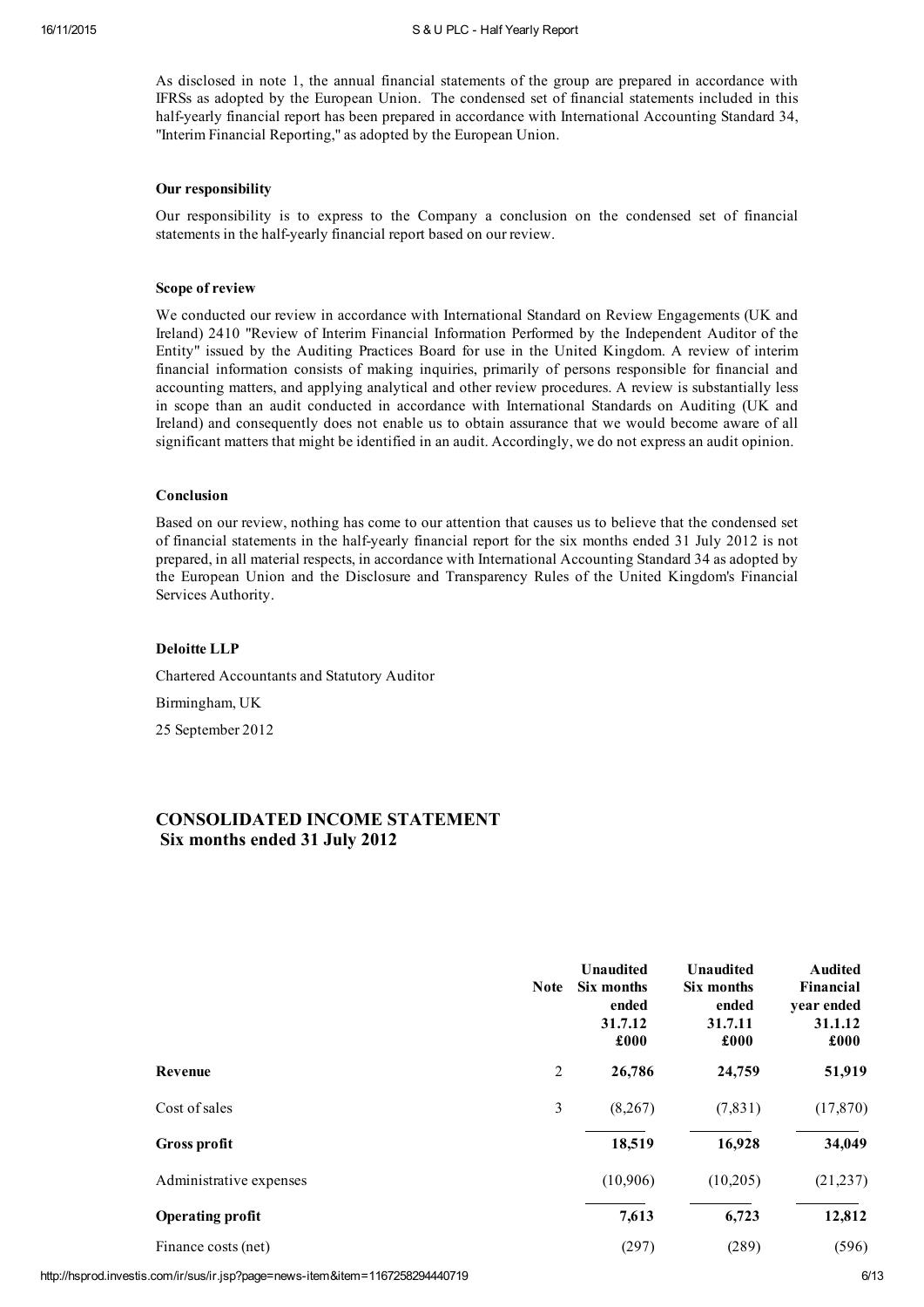| Profit before taxation     | 2 | 7.316             | 6,434             | 12,216  |
|----------------------------|---|-------------------|-------------------|---------|
| Taxation                   | 4 | (1,780)           | (1,753)           | (3,281) |
| Profit for the period      |   | 5,536             | 4,681             | 8,935   |
| Earnings per share basic   | 5 | 47.1 <sub>p</sub> | 39.9 <sub>p</sub> | 76.1p   |
| Earnings per share diluted | 5 | 46.7p             | 39.4 <sub>p</sub> | 75.1p   |
|                            |   |                   |                   |         |

All activities and earnings pershare derive from continuing operations.

# CONSOLIDATED STATEMENT OF COMPREHENSIVE INCOME

|                                                                                                                                                    | <b>Unaudited</b><br>Six months<br>ended<br>31.7.12<br>£000 | <b>Unaudited</b><br>Six months<br>ended<br>31.7.11<br>£000 | <b>Audited</b><br>Financial<br>vear ended<br>31.1.12<br>£000 |
|----------------------------------------------------------------------------------------------------------------------------------------------------|------------------------------------------------------------|------------------------------------------------------------|--------------------------------------------------------------|
| <b>Profit for the period</b>                                                                                                                       | 5,536                                                      | 4,681                                                      | 8,935                                                        |
| Actuarial loss on defined benefit pension scheme<br>Credit for cost of future share based payments<br>Tax charge on items taken directly to equity | 120                                                        | 81                                                         | (15)<br>176<br>16                                            |
| <b>Total Comprehensive Income for the period</b>                                                                                                   | 5,656                                                      | 4,762                                                      | 9,112                                                        |

# CONSOLIDATED BALANCE SHEET As at 31 July 2012

These interim statements were approved on behalf of the Board of Directors on 25 September 2012.

|                                                            | <b>Note</b> | <b>Unaudited</b><br>31.7.12<br>£000 | <b>Unaudited</b><br>31.7.11<br>£000 | <b>Audited</b><br>31.1.12<br>£000 |
|------------------------------------------------------------|-------------|-------------------------------------|-------------------------------------|-----------------------------------|
| <b>ASSETS</b>                                              |             |                                     |                                     |                                   |
| <b>Non current assets</b><br>Property, plant and equipment |             | 1,837                               | 1,591                               | 1,625                             |
| Amounts receivable from customers                          | 7           | 30,655                              | 26,982                              | 27,726                            |
| Retirement benefit asset                                   |             | 20                                  | 15                                  | 20                                |
| Deferred Tax                                               |             | 131                                 | 3                                   | 64                                |
|                                                            |             | 32,643                              | 28,591                              | 29,435                            |
| <b>Current assets</b>                                      |             |                                     |                                     |                                   |
| Inventories                                                |             | 146                                 | 100                                 | 129                               |
| Amounts receivable from customers                          | 7           | 49,350                              | 48,576                              | 49,774                            |
| Trade and other receivables                                |             | 322                                 | 528                                 | 394                               |
| Cash and cash equivalents                                  |             | 11                                  | 284                                 | 17                                |
|                                                            |             | 49,829                              | 49,488                              | 50,314                            |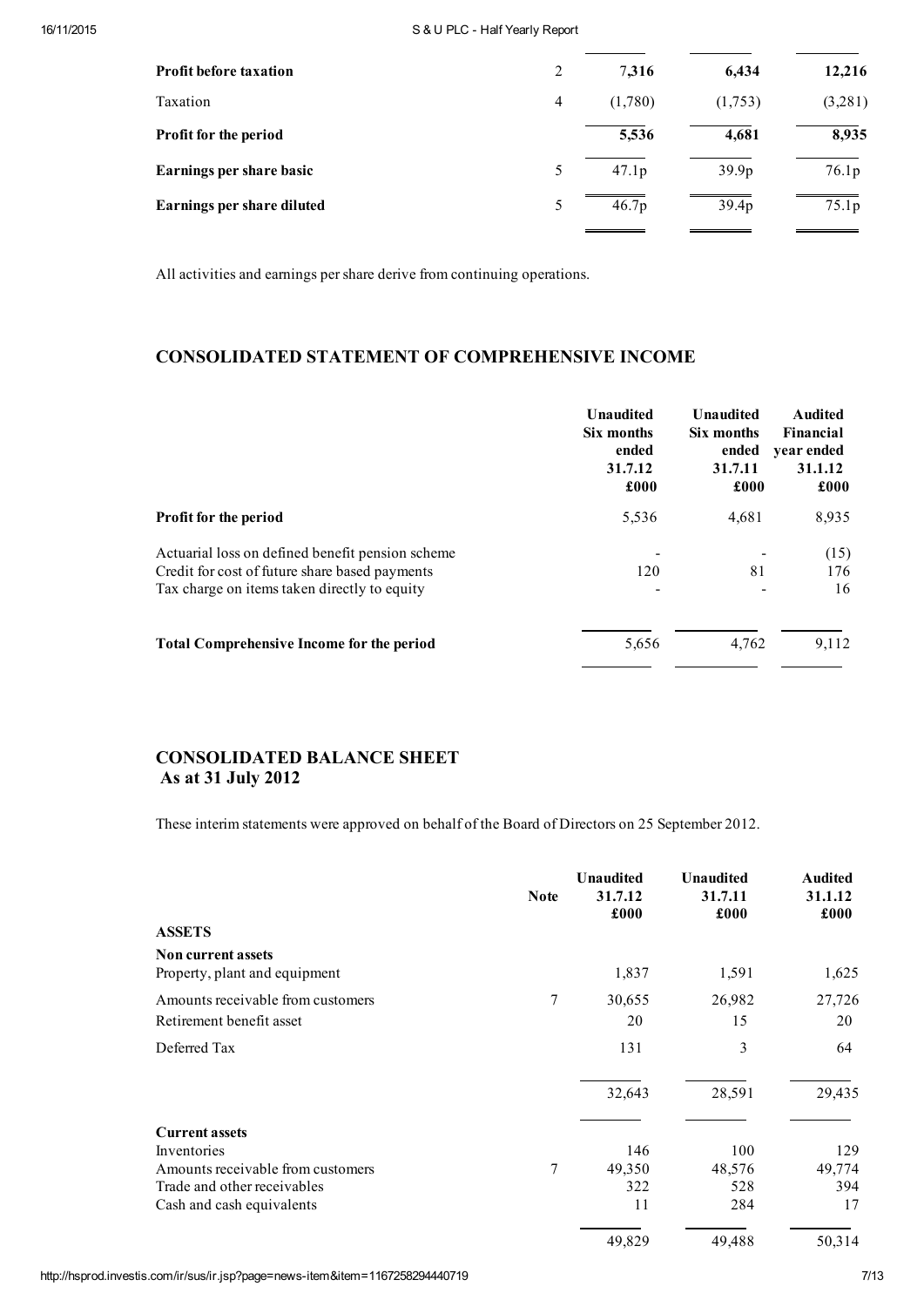| 82,472    | 78,079                                                               | 79,749                                                                 |
|-----------|----------------------------------------------------------------------|------------------------------------------------------------------------|
|           |                                                                      |                                                                        |
|           |                                                                      |                                                                        |
|           |                                                                      | (806)                                                                  |
|           |                                                                      | (1,606)                                                                |
|           |                                                                      | (2,101)                                                                |
|           |                                                                      | (1,924)                                                                |
| (7,017)   | (9,858)                                                              | (6, 437)                                                               |
|           |                                                                      |                                                                        |
|           |                                                                      | (18,000)                                                               |
| (450)     | (450)                                                                | (450)                                                                  |
| (18, 450) | (16, 450)                                                            | (18, 450)                                                              |
| (25, 467) | (26,308)                                                             | (24, 887)                                                              |
| 57,005    | 51,771                                                               | 54,862                                                                 |
|           |                                                                      |                                                                        |
|           |                                                                      | 1,668                                                                  |
|           |                                                                      | 2,173                                                                  |
| 53,146    | 47,968                                                               | 51,021                                                                 |
| 57,005    | 51,771                                                               | 54,862                                                                 |
|           | (688)<br>(1,980)<br>(2,344)<br>(2,005)<br>(18,000)<br>1,669<br>2,190 | (4,000)<br>(2,387)<br>(2,093)<br>(1,378)<br>(16,000)<br>1,667<br>2,136 |

Signed on behalf of the Board of Directors

Anthony Coombs Graham Coombs Directors

# CONSOLIDATED STATEMENT OF CHANGES IN EQUITY Six months ended 31 July 2012

|                                                                      | Called up<br>share<br>capital<br>£000 | <b>Share</b><br>account<br>£000 | <b>Profit and</b><br>premium loss account<br>£000 | Total<br>equity<br>£000 |
|----------------------------------------------------------------------|---------------------------------------|---------------------------------|---------------------------------------------------|-------------------------|
| At 1 February 2011                                                   | 1,667                                 | 2,136                           | 46,264                                            | 50,067                  |
| Profit for six month period<br>Other comprehensive income for period |                                       |                                 | 4,681<br>81                                       | 4,681<br>81             |
| Total comprehensive income for period<br>Dividends                   |                                       |                                 | 4,762<br>(3,058)                                  | 4,762<br>(3,058)        |
| At 31 July 2011                                                      | 1,667                                 | 2,136                           | 47,968                                            | 51,771                  |
| Profit for six month period<br>Other comprehensive income for period |                                       |                                 | 4,254<br>96                                       | 4,254<br>96             |
| Total comprehensive income for period<br>Issue of new shares         |                                       | 37                              | 4,350                                             | 4,305<br>38             |

http://hsprod.investis.com/ir/sus/ir.jsp?page=news-item&item=1167258294440719 8/13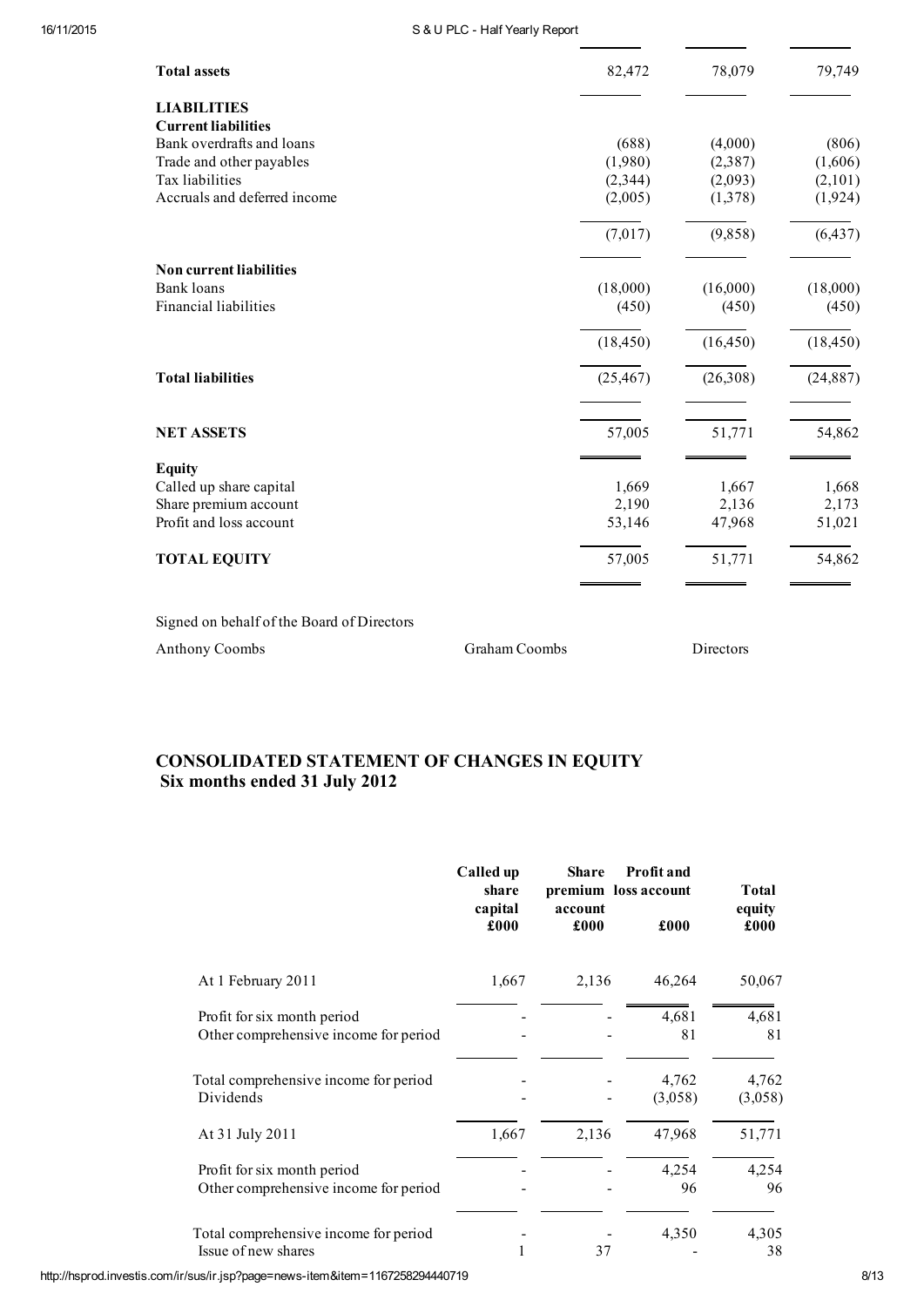| Dividends                                                                 |       |       | (1,297)          | (1,297)                |
|---------------------------------------------------------------------------|-------|-------|------------------|------------------------|
| At 31 January 2012                                                        | 1,668 | 2,173 | 51,021           | 54,862                 |
| Profit for six month period<br>Other comprehensive income for period      |       |       | 5.536<br>120     | 5,536<br>120           |
| Total comprehensive income for period<br>Issue of new shares<br>Dividends |       | 17    | 5.656<br>(3,531) | 5,656<br>18<br>(3,531) |
| At 31 July 2012                                                           | 1,669 | 2,190 | 53,146           | 57,005                 |

# CONSOLIDATED CASH FLOW STATEMENT Six months ended 31 July 2012

|                                                             | <b>Note</b> | <b>Unaudited</b><br>Six months<br>ended<br>31.7.12<br>£000 | <b>Unaudited</b><br>Six months<br>ended<br>31.7.11<br>£000 | <b>Audited</b><br>Financial<br><b>Year ended</b><br>31.1.12<br>£000 |
|-------------------------------------------------------------|-------------|------------------------------------------------------------|------------------------------------------------------------|---------------------------------------------------------------------|
| Net cash from operating activities                          | 8           | 4,089                                                      | 5,425                                                      | 7,896                                                               |
| <b>Cash flows from investing activities</b>                 |             |                                                            |                                                            |                                                                     |
| Proceeds on disposal of property, plant and equipment       |             | 32                                                         | 12                                                         | 65                                                                  |
| Purchases of property, plant and equipment                  |             | (496)                                                      | (387)                                                      | (725)                                                               |
| Net cash used in investing activities                       |             | (464)                                                      | (375)                                                      | (660)                                                               |
| <b>Cash flows from financing activities</b>                 |             |                                                            |                                                            |                                                                     |
| Dividends paid                                              |             | (3,531)                                                    | (3,058)                                                    | (4,355)                                                             |
| Issue of new shares                                         |             | 18                                                         |                                                            | 38                                                                  |
| Repayment of borrowings                                     |             |                                                            | (18,000)                                                   | (22,000)                                                            |
| Issue of new borrowings                                     |             |                                                            | 16,000                                                     | 18,000                                                              |
| (Decrease)/increase in overdraft                            |             | (118)                                                      |                                                            | 806                                                                 |
| Net cash used in financing activities                       |             | (3,631)                                                    | (5,058)                                                    | (7,511)                                                             |
|                                                             |             |                                                            |                                                            |                                                                     |
| Net (decrease) in cash and cash equivalents                 |             | (6)                                                        | (8)                                                        | (275)                                                               |
| Cash and cash equivalents at the beginning of the period    |             | 17                                                         | 292                                                        | 292                                                                 |
| Cash and cash equivalents at the end of the period          |             | 11                                                         | 284                                                        | 17                                                                  |
| Cash and cash equivalents comprise<br>Cash and cash in bank |             | 11                                                         | 284                                                        | 17                                                                  |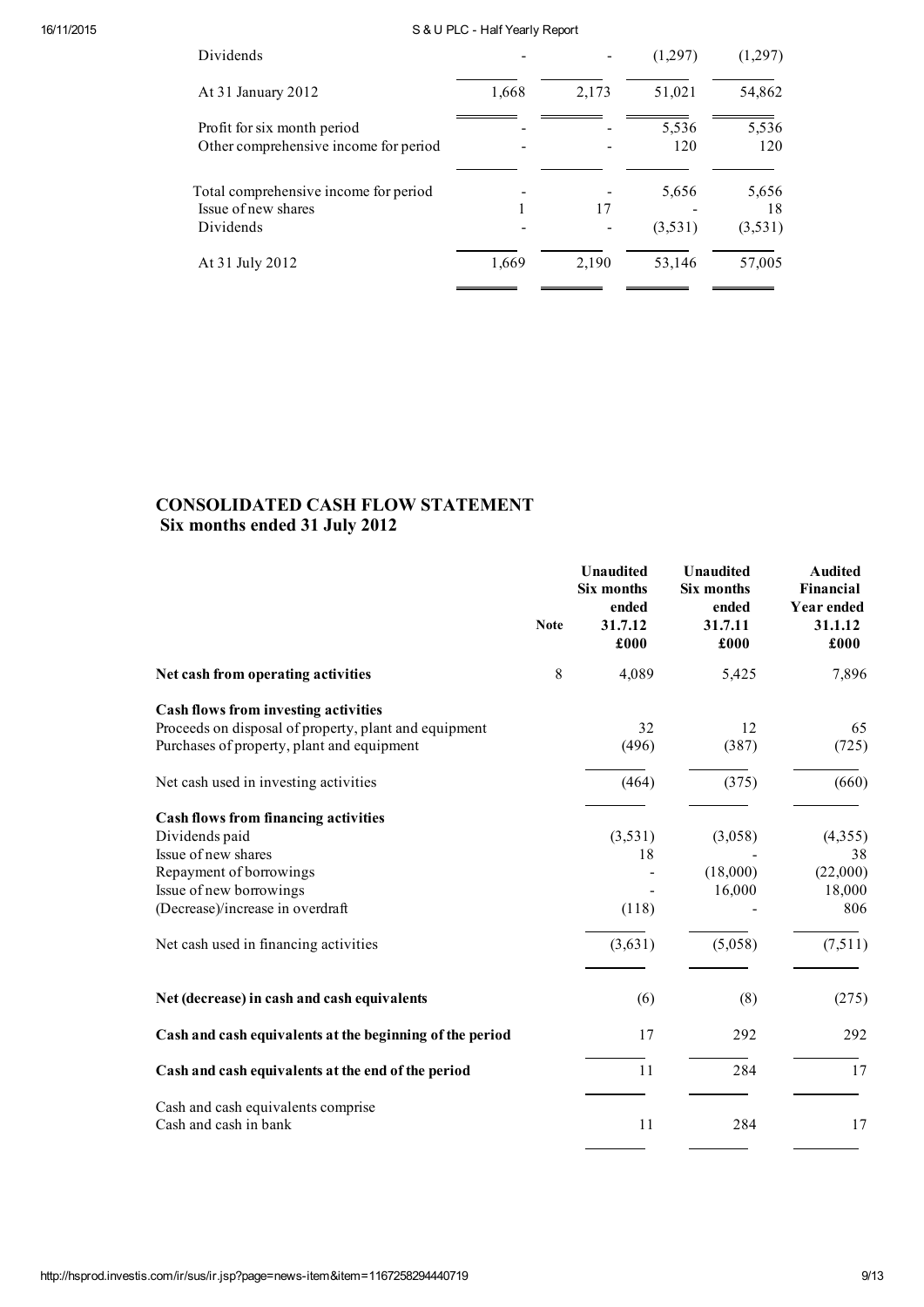# NOTES TO THE INTERIM STATEMENTS Six months ended 31 July 2012

# 1. ACCOUNTING POLICIES

### 1.1 General Information

S&U plc is a company incorporated in the United Kingdom under the Companies Act 2006. The address of the registered office is given in note 11 which is also the Group's principal business address. All operations are situated in the United Kingdom.

### 1.2 Basis of preparation and accounting policies

These financial statements have been prepared using accounting policies consistent with International Financial Reporting Standards (IFRS) and in accordance with IAS 34 'Interim Financial Reporting' as adopted by the European Union.

The same accounting policies, presentation and methods of computation are followed in the financial statements as applied in the Group's latest annual audited financial statements. The consolidated financial statements incorporate the financial statements of the Company and all its subsidiaries for the six months ended 31 July 2012. After making enquiries, the Directors have a reasonable expectation that the Group has adequate resources to continue in operational existence for the foreseeable future. Accordingly, they continue to adopt the going concern basis in preparing these financial statements.

## 1.3 Change in accounting policies

There have been no changes in accounting policies in the current or previous financial periods shown.

# 2. ANALYSES OF REVENUE AND PROFIT BEFORE TAXATION

All revenue is generated in the United Kingdom. The second half of our financial year typically sees an increase in our loan advances due to seasonal consumer credit Christmas lending, most of the revenue from which is earned in the first half of the next financial year. Analyses by class of business of revenue and profit before taxation are stated below:

|                                                   | Revenue    |            |                  |  |  |
|---------------------------------------------------|------------|------------|------------------|--|--|
| <b>Class of business</b>                          | Six months | Six months | <b>Financial</b> |  |  |
|                                                   | ended      | ended      | year ended       |  |  |
|                                                   | 31.7.12    | 31.7.11    | 31.1.12          |  |  |
|                                                   | £000       | £000       | £000             |  |  |
| Consumer credit, rentals and other retail trading | 16,829     | 16,037     | 34,137           |  |  |
| Motor finance                                     | 9,957      | 8,722      | 17,782           |  |  |
| Revenue total                                     | 26,786     | 24,759     | 51,919           |  |  |

|                                                   | <b>Profit before taxation</b> |            |                  |  |
|---------------------------------------------------|-------------------------------|------------|------------------|--|
| <b>Class of business</b>                          | Six months                    | Six months | <b>Financial</b> |  |
|                                                   | ended                         | ended      | year ended       |  |
|                                                   | 31.7.12                       | 31.7.11    | 31.1.12          |  |
|                                                   | £000                          | £000       | £000             |  |
| Consumer credit, rentals and other retail trading | 3,560                         | 3,521      | 6,310            |  |
| Motor finance                                     | 3,756                         | 2.913      | 5,906            |  |
| Profit before taxation total                      | 7.316                         | 6.434      | 12,216           |  |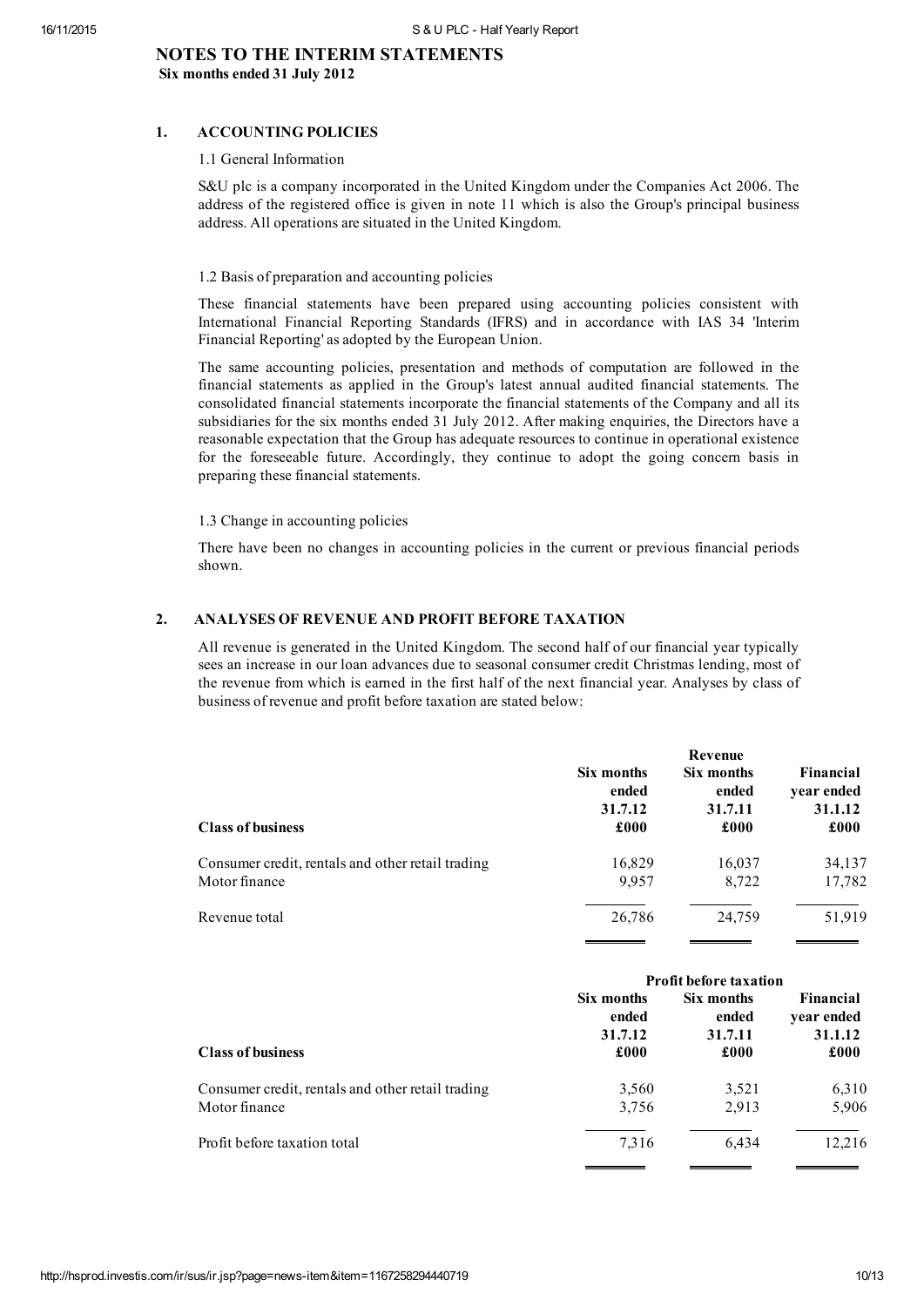## 3. COST OF SALES

|                                                 | Six months | Six months | Financial  |
|-------------------------------------------------|------------|------------|------------|
|                                                 | ended      | ended      | year ended |
|                                                 | 31.7.12    | 31.7.11    | 31.1.12    |
|                                                 | £000       | £000       | £000       |
| Loan loss provisioning charge - consumer credit | 3.233      | 2,917      | 7,043      |
| Loan loss provisioning charge - motor finance   | 2,432      | 2,810      | 5,750      |
| Loan loss provisioning charge                   | 5,665      | 5,727      | 12,793     |
| Other cost of sales                             | 2,602      | 2,104      | 5,077      |
| Cost of sales total                             | 8,267      | 7,831      | 17,870     |

# 4. TAXATION

The tax charge for the period has been calculated by applying the estimated effective tax rate for the year of 24.3% (31 July 2011: 27.2% and 31 January 2012: 26.8%) to the profit before taxation for the six months.

# 5. EARNINGS PER ORDINARY SHARE

The calculation of earnings per ordinary share is based on profit for the period of £5,536,000 (period ended 31 July 2011: £4,681,000 and year ended 31 January 2012: £8,935,000).

The number of shares used in the basic calculation is the average number of ordinary shares in issue during the period of 11,748,819 (period ended 31 July 2011: 11,737,228 and year ended 31 January 2012: 11,739,721).

For diluted earnings per share the average number of ordinary shares in issue is adjusted to assume conversion of all dilutive potential ordinary shares relating to ourshare option scheme awards.

# 6. DIVIDENDS

A second interim dividend of 12p per ordinary share and a final dividend of 18p per ordinary share for the financial year ended 31 January 2012 were paid during the six month period to 31 July 2012 (total of 30p per ordinary share). This compares to a second interim dividend of 10p per ordinary share and a final dividend of 16p per ordinary share for the financial year ended 31 January 2011 which was paid during the 6 months period to 31 July 2011 (total of 26p per ordinary share). During the twelve months to 31 January 2012 total dividends of 37p per ordinary share were paid. These distributions are shown in the consolidated statement of changes in equity in this interim financial information.

The directors have also declared an interim dividend of 12p per share (2011: 11p per share). The dividend, which amounts to approximately £1,410,000 (July 2011: £1,291,000), will be paid on 16 November 2012 to shareholders on the register at 19 October 2012. The shares will be quoted ex dividend on 17 October 2012. The interim financial information does not include this proposed dividend as it was declared after the balance sheet date.

# 7. ANALYSIS OF AMOUNTS RECEIVABLE FROM CUSTOMERS

All operations are situated in the United Kingdom.

|                          |            | <b>Amounts Receivable</b> |            |  |
|--------------------------|------------|---------------------------|------------|--|
|                          | Six months | Six months                | Financial  |  |
|                          | ended      | ended                     | vear ended |  |
|                          | 31.7.12    | 31.7.11                   | 31.1.12    |  |
| <b>Class of business</b> | £000       | £000                      | £000       |  |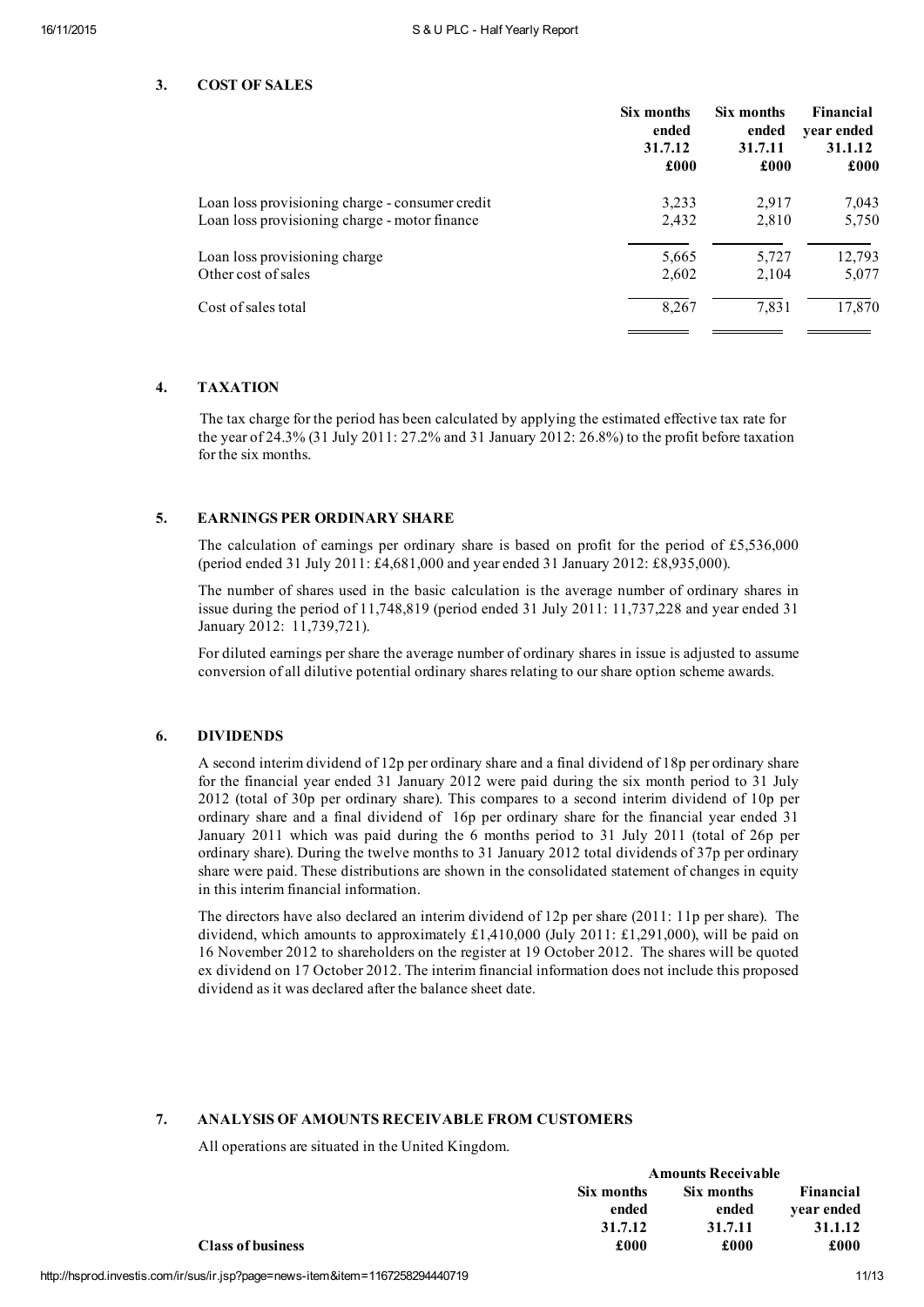| Consumer credit, rentals and other retail trading | 50,362   | 50,998    | 52,849   |
|---------------------------------------------------|----------|-----------|----------|
| Motor finance                                     | 64,956   | 58,635    | 60,338   |
|                                                   | 115,318  | 109,633   | 113,187  |
| Less: Loan loss provision for consumer credit     | (17,328) | (16,962)  | (17,604) |
| Less: Loan loss provision for motor finance       | (17,985) | (17, 113) | (18,083) |
| Amounts receivable from customers total (net)     | 80,005   | 75,558    | 77,500   |
| Analysed as: - due within one year                | 49,350   | 48,576    | 49,774   |
| - due in more than one year                       | 30,655   | 26,982    | 27,726   |
| Amounts receivable from customers total (net)     | 80,005   | 75,558    | 77,500   |
|                                                   |          |           |          |

# 8. RECONCILIATION OF PROFIT BEFORE TAX TO CASH FLOW FROM OPERATING **ACTIVITIES**

|                                                    | Six months<br>ended<br>31.7.12 | Six months<br>ended<br>31.7.11 | Financial<br>year ended<br>31.1.12 |
|----------------------------------------------------|--------------------------------|--------------------------------|------------------------------------|
|                                                    | £000                           | £000                           | £000                               |
| <b>Operating Profit</b>                            | 7,613                          | 6,723                          | 12,812                             |
| Finance costs paid                                 | (297)                          | (290)                          | (597)                              |
| Finance income received                            |                                |                                |                                    |
| Tax paid                                           | (1,604)                        | (1,318)                        | (2,883)                            |
| Depreciation on plant, property and equipment      | 226                            | 214                            | 453                                |
| Loss on disposal on plant, property and equipment  | 26                             | 16                             | 28                                 |
| Increase in amounts receivable from customers      | (2,505)                        | (840)                          | (2,782)                            |
| (Increase)/decrease in inventories                 | (17)                           | 34                             | 5                                  |
| Decrease/(increase) in trade and other receivables | 72                             | (136)                          | (2)                                |
| Increase/(decrease) in trade and other payables    | 374                            | 710                            | (71)                               |
| Increase in accruals and deferred income           | 81                             | 230                            | 776                                |
| Increase in cost of future share based payments    | 120                            | 81                             | 176                                |
| (Decrease) in retirement benefit obligations       |                                |                                | (20)                               |
| Cash flow from operating activities                | 4,089                          | 5,425                          | 7,896                              |

# 9. BANK OVERDRAFTS AND LOANS

Movements in our bank loans and overdrafts for the respective periods are shown in the consolidated cash flow statement. As expected cash generation was lower in the six months to July 2012 than in the same period last year reflecting the planned extra investment in the receivables of the growing motor finance business. S&U plc has an £18m revolving credit facility which is due to mature in April 2016. The Group also has overdraft facilities including a main overdraft facility of £6m which is subject to annual review in April 2013.

# 10. RELATED PARTY TRANSACTIONS

Transactions between the Company and its subsidiaries, which are related parties have been eliminated on consolidation and are not disclosed in this report. During the six months the Group obtained supplies amounting to £4,929 (6 months to July 2011: £nil; year to January 2012: £4,730) from Grevayne Properties Limited, a company which is a related party because Messrs GDC and AMV Coombs are directors and shareholders. The amount owed to Grevayne Properties Limited at the half year end was £4,929 (July 2011: £nil; January 2012 £nil). All related party transactions were settled in full.

# 11. INTERIM REPORT

The information for the year ended 31 January 2012 does not constitute statutory accounts as defined in section 434 of the Companies Act 2006. A copy of the statutory accounts for that year has been delivered to the Registrar of Companies. The auditor's report on those accounts was not qualified, did not include a reference to any matters to which the auditors drew attention by way of emphasis without qualifying the report and did not contain statements under section 498(2) or (3) of the Companies Act 2006. A copy of this Interim Report will be made available to all our